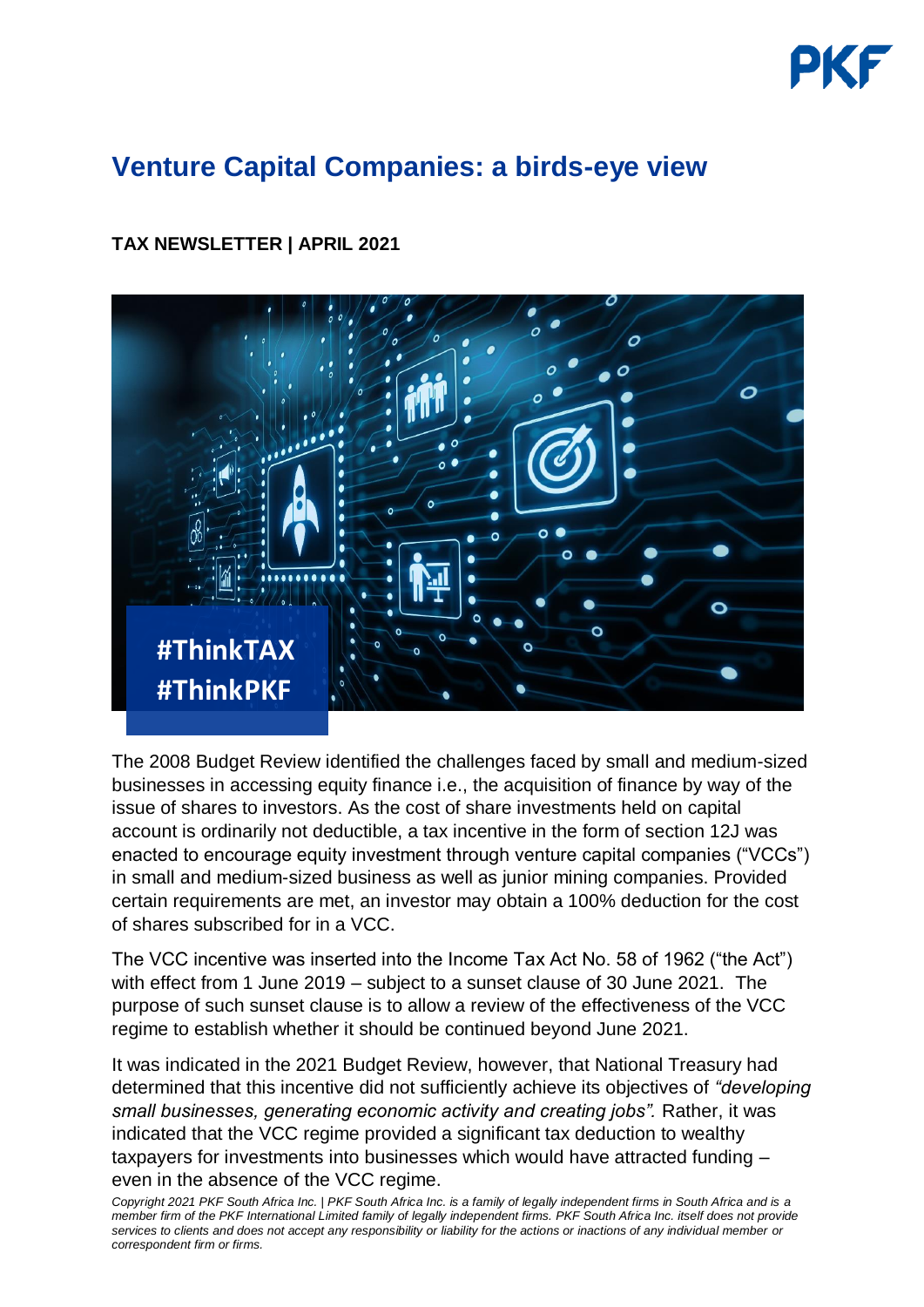

More specifically, statistical information sourced by National Treasury from research performed over a one-year period in relation to 100 VCCs and 360 qualifying companies (i.e., the operating companies underlying a VCC) includes the following:

- R11.5 billion had been invested at VCC level (in respect of which a 100% tax deduction was claimed) – of which R4.2 billion were invested at qualifying company level.
- The total tax contributions from qualifying companies were R207 million for the 2020 year of assessment, half of which consisted of VAT collections.
- Qualifying companies employed 8239 people, of which 4035 individuals were in direct employment.
- After receiving VCC funding only 37% of qualifying companies added new jobs to the market.
- More than 50% of the investments appeared to relate to low-risk moveable asset rental structures, income-producing investments and guaranteed-return real estate investments (i.e., not the types of high-risk ventures initially envisaged to attract VCC investment by virtue of section 12J).
- Since the 2016 year of assessment, the total tax revenue foregone due to the VCC incentive was R1.8 billion – of which R1.7 billion was revenue foregone to individuals who has a taxable income and VCC investment above R1.5 million per year.
- Revenue foregone in the 2019 year of assessment was R745 million (before a deduction limit was introduced).

On the basis of the above, the 2021 Budget Review indicated that the limited economic impact of the incentive cannot justify what appears to be the significant tax deduction it affords to high net-worth individuals. As such, it was confirmed that the VCC incentive will not be extended beyond 30 June 2021.

Accordingly, investors have until 30 June 2021 to subscribe for shares in VCCs with the benefit of being entitled to a deduction of the cost of any shares subscribed for in the VCC – subject to a limitation, per year of assessment, of R5 million for an investor which is a company and R2.5 million for any other investor.

All provisions relating to the requirements for VCCs and qualifying companies will remain in place after 30 June 2021. Accordingly, investors who made use of this regime during its operation should ensure that the various requirements of section 12J continue to be adhered to and, simply stated, should be appreciative of the potentially significant tax deductions they were entitled to under section 12J as it is clear the provision did not otherwise reach the goals for which it was enacted.

Please do not hesitate to contact your closest PKF office in relation to the various requirements for the VCC incentive to be applicable.

#### **Author:**

## **Alexa Muller**

Tax Specialist

*Copyright 2021 PKF South Africa Inc. | PKF South Africa Inc. is a family of legally independent firms in South Africa and is a member firm of the [PKF International Limited](https://www.pkf.com/) family of legally independent firms. PKF South Africa Inc. itself does not provide services to clients and does not accept any responsibility or liability for the actions or inactions of any individual member or correspondent firm or firms.*